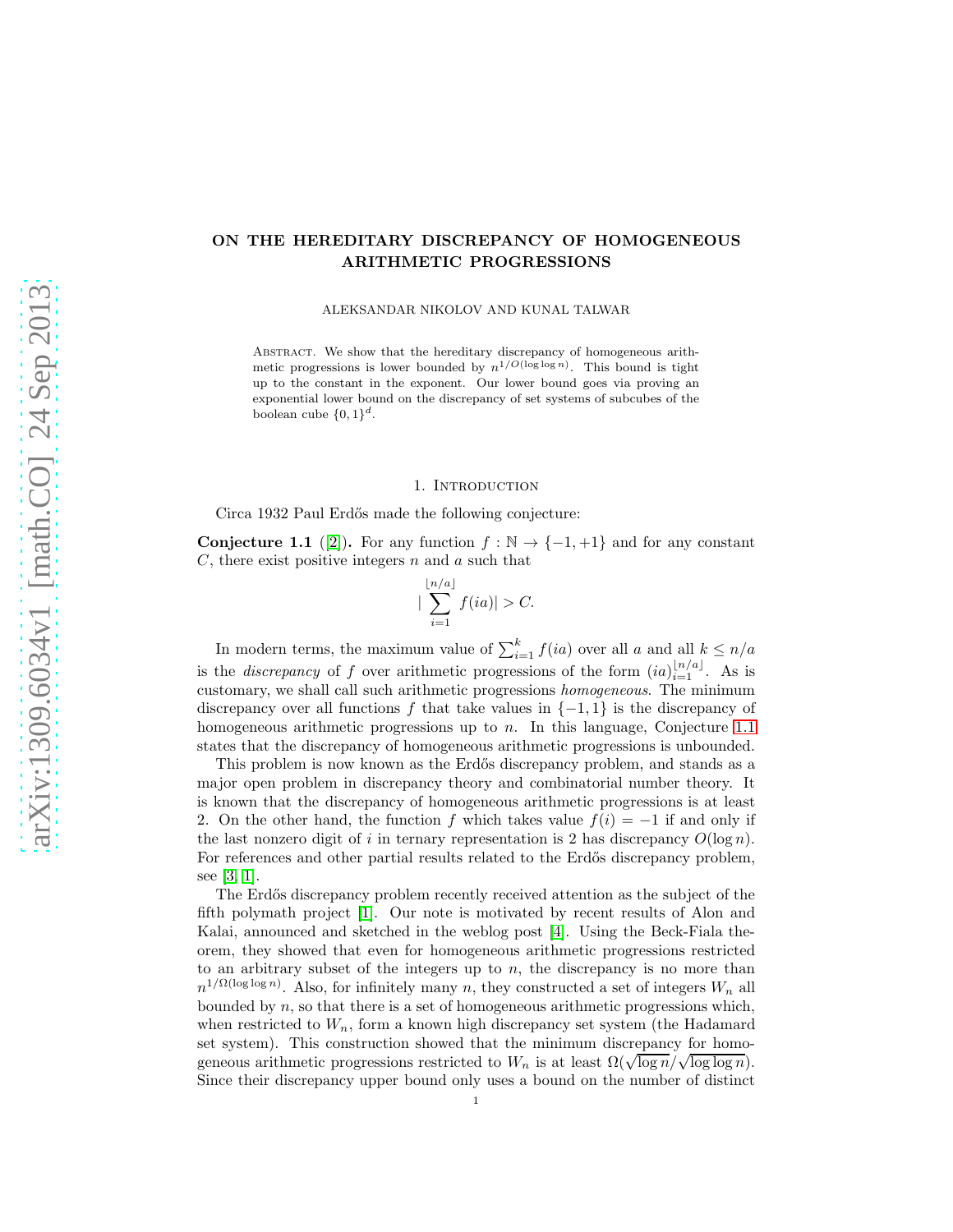arithmetic progressions an integer can belong to, it was reasonable to guess that the lower bound is closer to the truth.

In this note we show that in fact it is the upper bound of Alon and Kalai which is tight up to the constant in the exponent. Namely, for infinitely many n, we construct a set of integers  $W_n$  all bounded by n, so that the discrepancy of homogeneous arithmetic progressions restricted to  $W_n$  is at least  $n^{1/O(\log \log n)}$ . Our construction of the sets  $W_n$  is inspired by the construction of Alon and Kalai. Instead of the Hadamard set system, we embed a set system of subcubes of the boolean cube inside the set of homogeneous arithmetic progressions. We prove a lower bound on the set system of boolean subcubes using the determinant lower bound on hereditary discrepancy due to Lovász, Spencer, and Vesztergombi [\[6\]](#page-5-4). Such systems of boolean subcubes were previously considered in computer science in the context of private data analysis [\[5,](#page-5-5) [8\]](#page-5-6).

Our construction produces sets  $W_n$  of square free integers with a large number of prime divisors, suggesting that such integers are a chief obstacle in achieving bounded discrepancy for homogeneous arithmetic progressions.

### 2. Preliminaries

For a positive integer *n*, let [*n*] be the set  $\{1, \ldots, n\}$ . Given a set *S*, let  $\binom{S}{k}$ be the set of cardinality k subsets of S. The expression  $\langle \cdot, \cdot \rangle_2$  denotes the inner product over the field  $\mathbb{F}_2^d$ , and  $|\cdot|$  — the hamming weight of a 0-1 vector.

A set system is defined as a pair  $(S, U)$ , where  $S = \{S_1, \ldots, S_m\}$  and  $\forall j \in [m]$ :  $S_j \subseteq U$ . The restriction  $(\mathcal{S}|_W, W)$  of a set system  $(\mathcal{S}, U)$  to some  $W \subseteq U$  is defined by  $S|_W = \{S_1 \cap W, \ldots, S_m \cap W\}.$ 

The discrepancy and hereditary discrepancy of a set system  $S$  are defined as

$$
\text{disc}(\mathcal{S}) = \min_{f:U \to \{-1,+1\}} \max_{j \in [m]} |\sum_{i \in S_j} f(i)|
$$
\n
$$
\text{herdisc}(\mathcal{S}) = \max_{W \subseteq U} \text{disc}(\mathcal{S}|_W)
$$

The definitions of discrepancy and hereditary discrepancy can be extended to matrices  $A \in \mathbb{R}^{m \times n}$  in a natural way. Analogously to the definition of a restriction of a set system, we define a restriction  $A|_W$  of  $A \in \mathbb{R}^{m \times n}$  for  $W \subseteq [n]$  as the submatrix of columns of  $A$  indexed by elements of  $S$ . Then discrepancy and hereditary discrepancy for matrices are defined as

$$
disc(A) = \min_{x \in \{-1, +1\}^n} \|Ax\|_{\infty}
$$
  
herdisc(A) = max 
$$
disc(A|W)
$$

We shall need the determinant lower bound on hereditary discrepancy, due to Lovász, Spencer, and Vesztergombi.

<span id="page-1-0"></span>**Theorem 2.1** ([\[6\]](#page-5-4)). For any real  $m \times n$  matrix A,

$$
\text{herdisc}(A) \ge \frac{1}{2} \max_{k} \max_{B} |\det(B)|^{1/k}
$$

where, for any k, B ranges over all  $k \times k$  submatrices of A.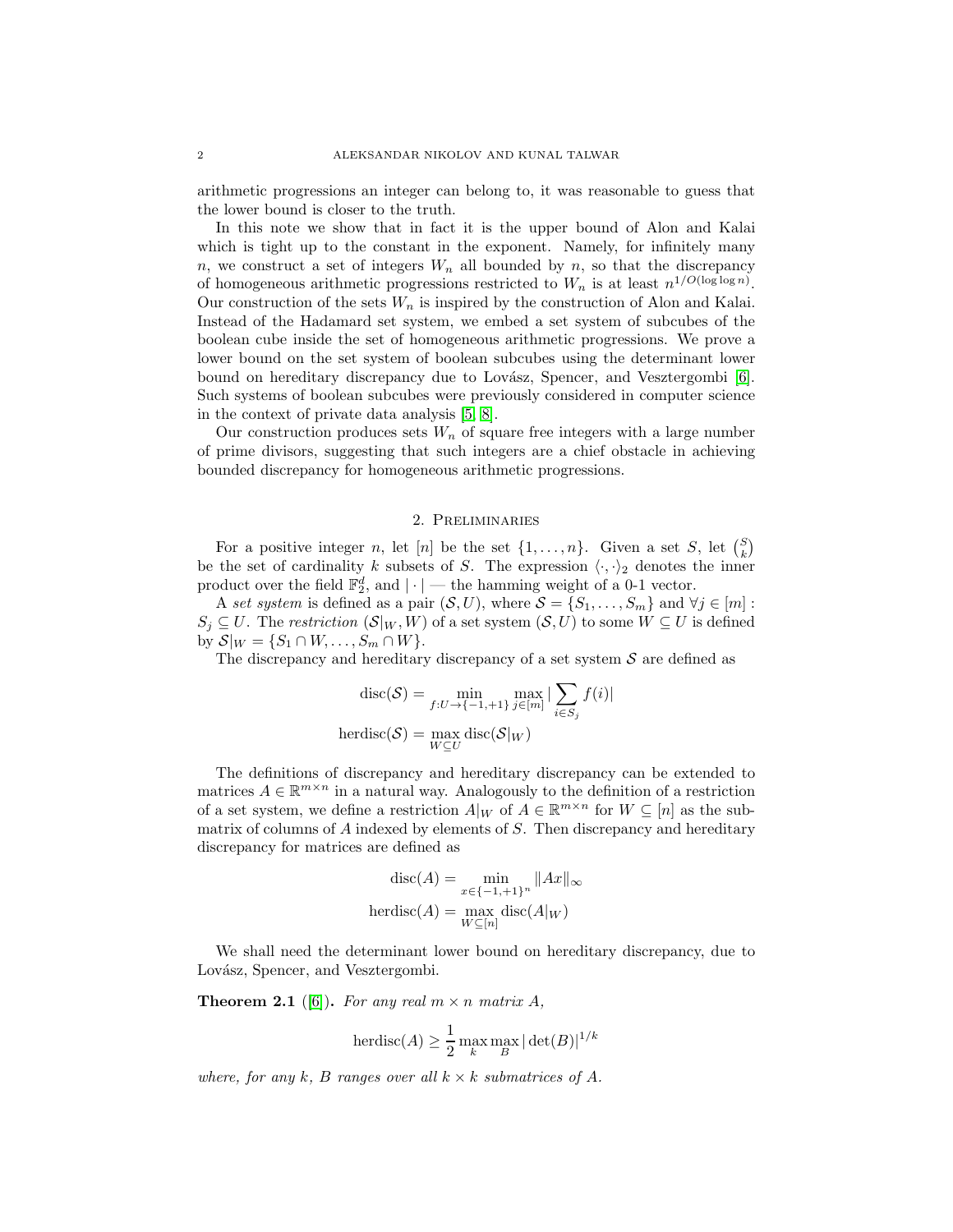### 3. Main Theorem

<span id="page-2-0"></span>**Theorem 3.1.** For infinitely positive integers n, there exists a set  $W \subseteq \{1, \ldots, n\}$ of square free integers such that the following holds. For any  $f : W \to \{-1, +1\}$ there exists a positive integer a so that

$$
\left|\sum_{\substack{b \in W \\ a|b}} f(b)\right| = n^{1/O(\log \log n)}.
$$

Theorem [3.1](#page-2-0) is a consequence of a lower bound on the hereditary discrepancy of the set system of subcubes of the boolean cube. Next we define this set system formally. For a positive integer d, we define the set system  $(S^d, \{0, 1\}^d)$ , where  $S^d = \{S_v\}_{v \in \{0,1,\ast\}^d}$  is defined by

$$
S_v = \{u \in \{0,1\}^d : v_i \neq * \Rightarrow u_i = v_i\}.
$$

Similar set systems were studied in computer science in relation to computing conjunction queries on a binary database under the constraint of differential privacy [\[5,](#page-5-5) [8\]](#page-5-6). The least singular value lower bounds in [\[5,](#page-5-5) [8\]](#page-5-6) imply discrepancy lower bounds for subsets of  $\mathcal{S}^d$  corresponding to the subcubes with constant co-dimension. In this note we need a quantitatively stronger lower bound on the discrepancy of the entire set system  $S^d$ .

## <span id="page-2-1"></span>**Lemma 3.2.** For all positive integers d, herdisc $(\mathcal{S}^d) = 2^{\Omega(d)}$ .

In the remainder of this section we prove that Lemma [3.2](#page-2-1) implies Theorem [3.1.](#page-2-0) We prove Lemma [3.2](#page-2-1) in the subsequent section.

*Proof of Theorem [3.1.](#page-2-0)* For each positive integer d, we will construct a set of integers B such that the hereditary discrepancy of homogeneous arithmetic progressions restricted to B is lower bounded by the hereditary discrepancy of  $\mathcal{S}^d$ . Then Theorem [3.1](#page-2-0) will follow from Lemma [3.2.](#page-2-1)

Let  $p_{1,0} < p_{1,1} < \ldots < p_{d,0} < p_{d,1}$  be the first 2d primes. We define B to be the following set of square free integers

$$
B = \{\prod_{i=1}^{d} p_{i,u_i} : u \in \{0,1\}^d\}.
$$

In other words,  $B$  is the set of all integers that are divisible by exactly one prime  $p_{i,b}$  from each pair  $(p_{i,0}, p_{i,1})$  and no other primes. By the prime number theorem,  $p_{d,1} = \Theta(d \log d)$ . Let  $n = n(d)$  be the largest integer in B. The crude bound  $n(d) = 2^{O(d \log d)}$  will suffice for our purposes. Notice that  $d = \Omega(\log n / \log \log n)$ .

There is a natural one to one correspondence between the set  $B$  and the set  $\{0,1\}^d$ : to each  $u \in \{0,1\}^d$  we associate the integer  $b_u = \prod_{i=1}^d p_{i,u_i}$ . By this correspondence, we can think of any assignment  $f : \{0,1\}^d \to \{-1,+1\}$  as an assignment  $f : B \to \{-1, +1\}$ . We also claim that each set in the set system  $S^d$ corresponds to a homogeneous arithmetic progression restricted to B. With any  $S_v \in \mathcal{S}^d$  (where  $v \in \{0, 1, *\}^d$ ) associate the integer  $a_v = \prod_{i:v_i \neq *} p_{i,v_i}$ . Observe that for any  $b_u \in B$ ,  $a_v$  divides  $b_u$  if and only if  $u \in S_v$ . We have the following implication for any assignment f, any  $U \subseteq \{0,1\}^d$ , and the corresponding  $W = \{b_u : u \in U\}$ :

<span id="page-2-2"></span>
$$
(3.1) \qquad \qquad \exists S_v : |\sum_{u \in S_v \cap U} f(u)| \ge D \quad \Leftrightarrow \quad \exists a \in \mathbb{N} : |\sum_{\substack{b \in W \\ a|b}} f(b)| \ge D.
$$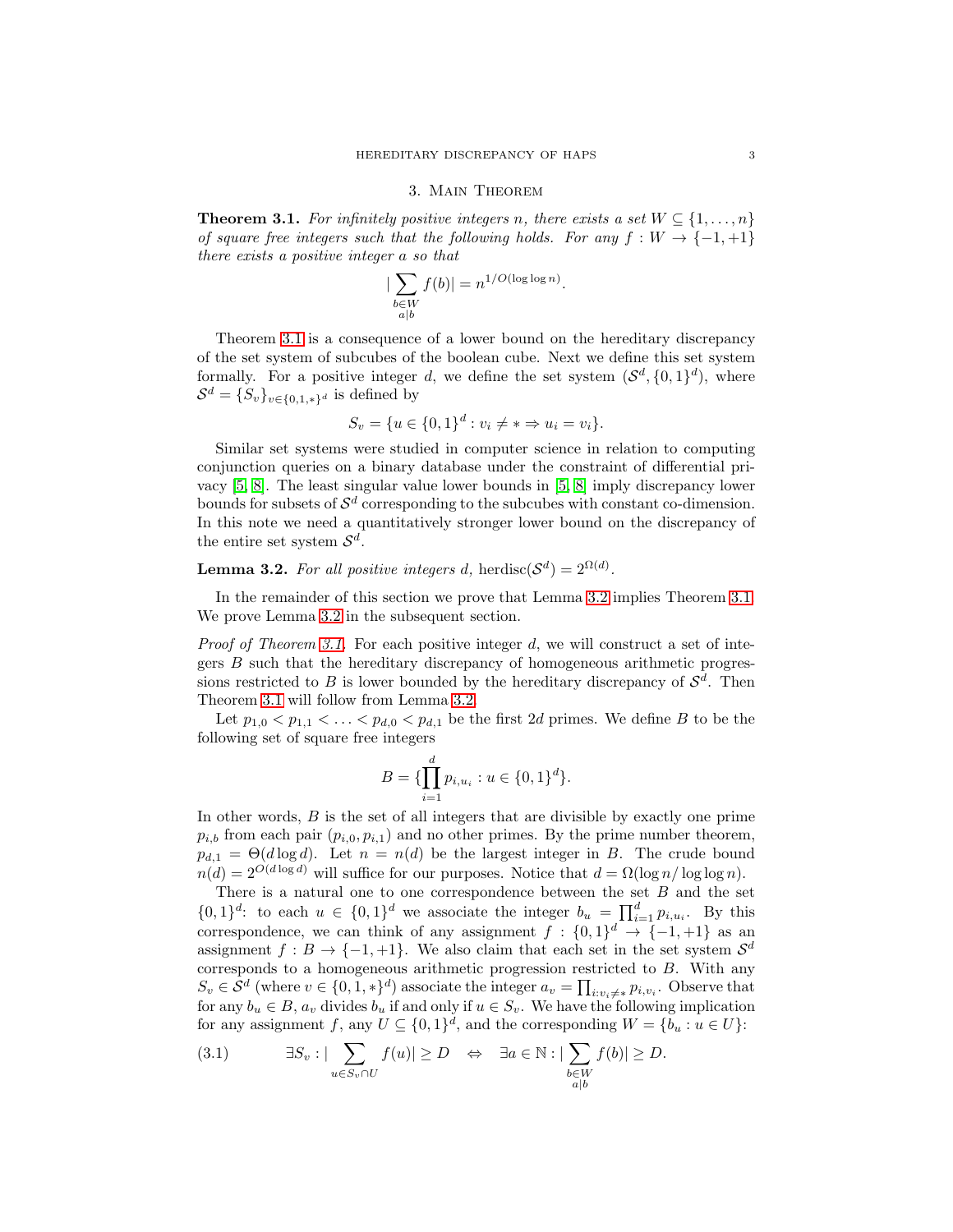Notice again that we treat f as an assignment both to elements of  $\{0,1\}^d$  and to integers in B by the correspondence  $u \leftrightarrow b_u$ . Lemma [3.2](#page-2-1) guarantees the existence of some U such that the left hand side of [\(3.1\)](#page-2-2) is satisfied with  $D = 2^{\Omega(d)} =$  $n^{1/O(\log \log n)}$  for any f. Theorem [3.1](#page-2-0) follows from the right hand side of [\(3.1\)](#page-2-2).  $\Box$ 

# 4. LOWER BOUNDING THE DISCREPANCY OF  $\mathcal{S}^d$

It is convenient to first prove an easier lower bound on the hereditary discrepancy of low-weight characters of  $\mathbb{F}_2^d$ . Then we show that an exponential (in d) lower bound on the discrepancy of characters of weight  $d/8$  implies an exponential lower bound on  $\mathcal{S}^d$ . This approach is inspired by the noise lower bounds on differential privacy in [\[5\]](#page-5-5).

As usual, for  $v \in \{0,1\}^d$  we define the character  $\chi_v$  by

$$
\forall u \in \{0,1\}^d : \chi_v(u) = (-1)^{\langle v, u \rangle_2}.
$$

We refer to  $|v|$  as the *weight* of the character  $\chi_v$ . The matrix of the Walsh-Hadamard transform is defined as  $H_d = (\chi_v)_{v \in \{0,1\}^d}$ , where each  $\chi_v$  is written as a row vector of dimension  $2^d$ . Notice that for any  $v \neq w$ ,  $\sum_{u \in \{0,1\}^d} \chi_v(u) \chi_w(u) = 0$ , i.e.  $H_d$  is an orthogonal matrix; each row of  $H_d$  has squared euclidean norm  $\sum_{u \in \{0,1\}^d} \chi_v(u)^2 =$  $2^d$ .

We will be interested in a submatrix of  $H_d$ . For the remainder of this note we assume that  $d$  is divisible by 8; this is purely for notational convenience: our arguments can easily be adapted to the case when  $d$  is not divisible by 8. Let  $G_d = (\chi_v)_{v:|v|=d/8}$ . Notice that  $G_d G_d^T = 2^d I_M$  where  $M = \begin{pmatrix} d \\ d/8 \end{pmatrix}$  and  $I_M$  is the M-dimensional identity matrix. Therefore,

(4.1) 
$$
\det(G_d G_d^T) = (2^d)^{\binom{d}{d/8}}
$$

Given [\(4.1\)](#page-3-0) and using the determinant lower bound, we can derive a lower bound on the hereditary discrepancy of  $G_d$ .

Lemma 4.1. For positive integers d,

<span id="page-3-0"></span>
$$
herdisc(G_d) \ge \frac{2^{3d/16}}{2e}
$$

*Proof.* Let  $N = 2^d$  and let  $M = \begin{pmatrix} d \\ d/8 \end{pmatrix}$ . By [\(4.1\)](#page-3-0) and the Binet-Cauchy formula for the determinant, we have

<span id="page-3-1"></span>
$$
N^M = \det(G_d G_d^T) = \sum_{W \in \binom{[N]}{M}} \det(G_d|_W)^2
$$

By averaging, there exists a set  $W \in \binom{[N]}{M}$  so that

(4.2) 
$$
|\det(G_d|_W)|^{1/M} \ge \sqrt{N} {N \choose M}^{-1/2M} \ge \sqrt{\frac{M}{e}}
$$

For the second inequality above we used the bound  $\binom{N}{M} \leq (Ne/M)^M$ . Plugging in the lower bound  $M = \binom{d}{d/8} \geq 2^{3d/8}$  in [\(4.2\)](#page-3-1), we have  $|\det(G_d|_W)|^{1/M} \geq 2^{3d/16}e^{-1}$ . The proof is completed by an application of Theorem [2.1.](#page-1-0)  $\Box$ 

We are now ready to prove Lemma [3.2](#page-2-1) by exhibiting a connection between the discrepancy of  $G_d$  and the discrepancy of  $\mathcal{S}^d$ .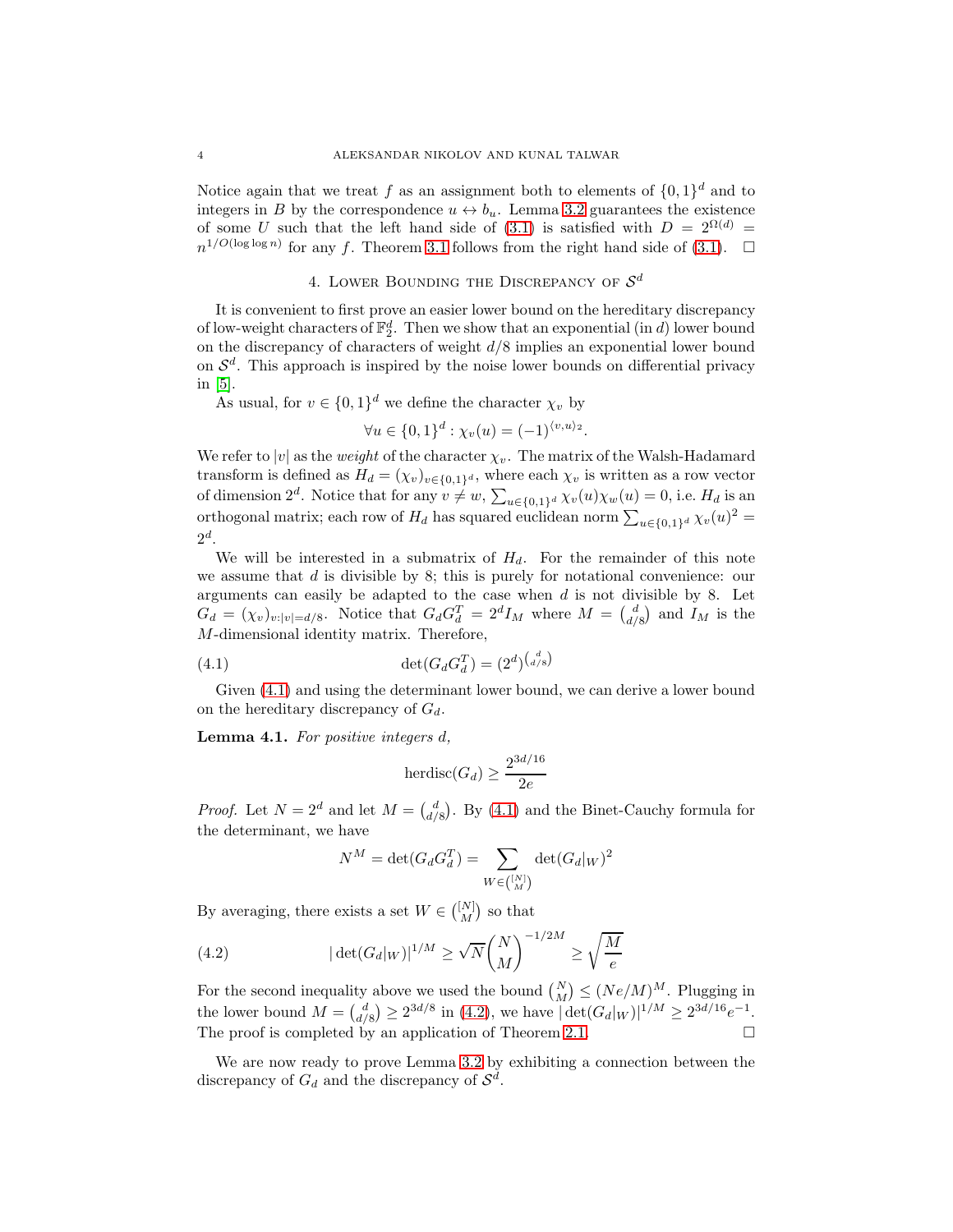Proof of Lemma [3.2.](#page-2-1) It is enough to prove the following inequality:

(4.3) 
$$
\text{herdisc}(G_d) \le 2^{d/8} \text{ herdisc}(\mathcal{S}^d)
$$

The key observation is that we can express the character  $\chi_v$  as a linear combination of the indicator functions of  $2^{d/8}$  sets in  $\mathcal{S}^d$ . Moreover, the coefficients of the linear combination are  $\pm 1$ . Next we make this observation precise.

Fix arbitrary  $U \subseteq \{0,1\}^d$ , and  $v \in \{0,1\}^d$  such that  $|v| = d/8$ . Also, for  $w \in \{0,1\}^{d/8}$ , let its extension  $w' \in \{0,1,\ast\}^d$  be defined by

$$
w_i' = \begin{cases} w_i & v_i = 1\\ * & \text{otherwise} \end{cases}
$$

We use the notation **e** for the  $d/8$ -dimensional all-ones vector  $(1, \ldots, 1)$  and  $\mathbf{1}_{w'}$ for the indicator function of the set  $S_{w'}$ . Notice that the value  $\chi_v(u) = (-1)^{\langle v, u \rangle_2}$ only depends on those components  $u_i$  of u where  $v_i \neq 0$ . Therefore, we can express  $\chi_v(u)$  as the linear combination

(4.4) 
$$
\forall u \in \{0,1\}^d : \chi_v(u) = \sum_{w \in \{0,1\}^{d/8}} (-1)^{\langle \mathbf{e}, w \rangle_2} \mathbf{1}_{w'}(u).
$$

<span id="page-4-0"></span>Using [\(4.4\)](#page-4-0) we can write  $(G_d|_U)f$  in terms of discrepancy values of sets in  $\mathcal{S}^d$ :

(4.5) 
$$
\sum_{u \in U} \chi_v(u) f(u) = \sum_{u \in U} \left( \sum_{w \in \{0,1\}^{d/8}} (-1)^{\langle \mathbf{e}, w \rangle_2} \mathbf{1}_{w'}(u) \right) f(u)
$$

$$
= \sum_{w \in \{0,1\}^{d/8}} (-1)^{\langle \mathbf{e}, w \rangle_2} \left( \sum_{u \in S_{w'} \cap U} f(u) \right).
$$

<span id="page-4-1"></span>Each of the  $2^{d/8}$  terms on the right hand side of [\(4.5\)](#page-4-1) is bounded by herdisc( $\mathcal{S}^d$ ). Since the choice of U and v was arbitrary, the lemma follows.  $\square$ 

### 5. Conclusion

We presented a tight (up to the constant in the exponent) lower bound on the hereditary discrepancy of homogeneous arithmetic progressions. Our lower bound instances are given by a set of integers in the interval  $[1, n]$  with a large number  $\Theta(\log n / \log \log n)$  of distinct prime factors. This suggests that integers with many distinct factors are the main obstacle to achieving bounded discrepancy for homogeneous arithmetic progressions.

Our discrepancy lower bound follows from a lower bound on the discrepancy of a set system of subcubes of the boolean cube. Such set systems have applications in the theory of differential privacy. The proof of Lemma [3.2](#page-2-1) together with the connection between discrepancy and differential privacy formalized in [\[7\]](#page-5-7) can be used to give simpler proofs of the noise lower bounds of the type considered in [\[5\]](#page-5-5). It is an interesting question whether discrepancy bounds on set systems of boolean subcubes can find other applications in combinatorics and computer science. We leave open the question of characterizing the exact discrepancy of such set systems.